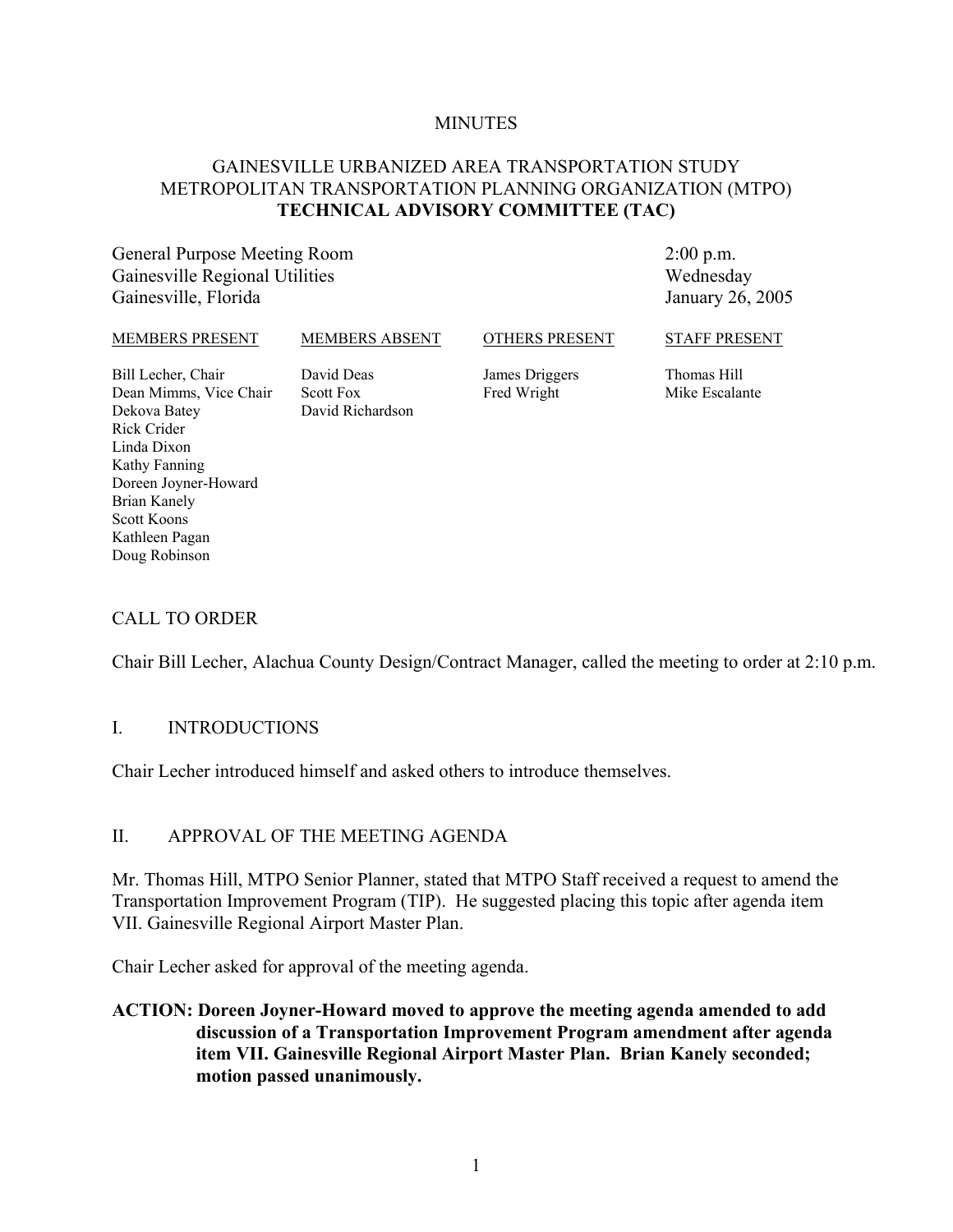## III. APPROVAL OF COMMITTEE MINUTES

Chair Lecher asked for approval of the December 1, 2004 TAC meeting minutes.

## **ACTION: Brian Kanely moved to approve the December 1, 2004 TAC meeting minutes. Doreen Joyner-Howard seconded; motion passed unanimously.**

### IV. CHAIRMAN'S REPORT

Chair Lecher announced that the next MTPO meeting is scheduled for February 10 at 1:30 p.m. in the Jack Durrance Auditorium. He said that the next TAC meeting is scheduled for March 2.

### V. STATE ROAD 26A PEDESTRIAN SCALE LIGHTING PLANS

Mr. Hill, stated that the MTPO referred reconsideration of the selection of domus pedestrian scale lighting to its advisory boards. He discussed the lighting features along W. University Avenue and SW 2nd Avenue.

Mr. Hill and Ms. Doreen Joyner-Howard, Florida Department of Transportation (FDOT) District 2 Transportation Specialist, discussed the State Road 26A Lighting Plans and answered questions.

## **ACTION: Brian Kanely moved to recommend that the MTPO request that the Florida Department of Transportation revise the State Road 26A Lighting Plans to replace the domus pedestrian scale lighting along State Road 26/26A corridor with acorn pedestrian scale lighting. John Gifford seconded; motion passed unanimously.**

#### VI. STATE ROAD 26 (NEWBERRY ROAD) RESURFACING PROJECT

Mr. Hill stated that FDOT submitted 60 percent design plan for the SR 26 Resurfacing Project for review and recommendation. He discussed the plans and answered questions.

## **ACTION: Brian Kanely moved to recommend that the MTPO approve the Florida Department of Transportation 60 percent resurfacing design plans for State** Road 26 (Newberry Road) from NW 109<sup>th</sup> Drive to NW 80<sup>th</sup> Boulevard. John **Gifford seconded; motion passed unanimously.**

## VII. GAINESVILLE REGIONAL AIRPORT MASTER PLAN

Mr. Rick Crider, Gainesville Regional Airport Director, discussed the airport master plan and answered questions.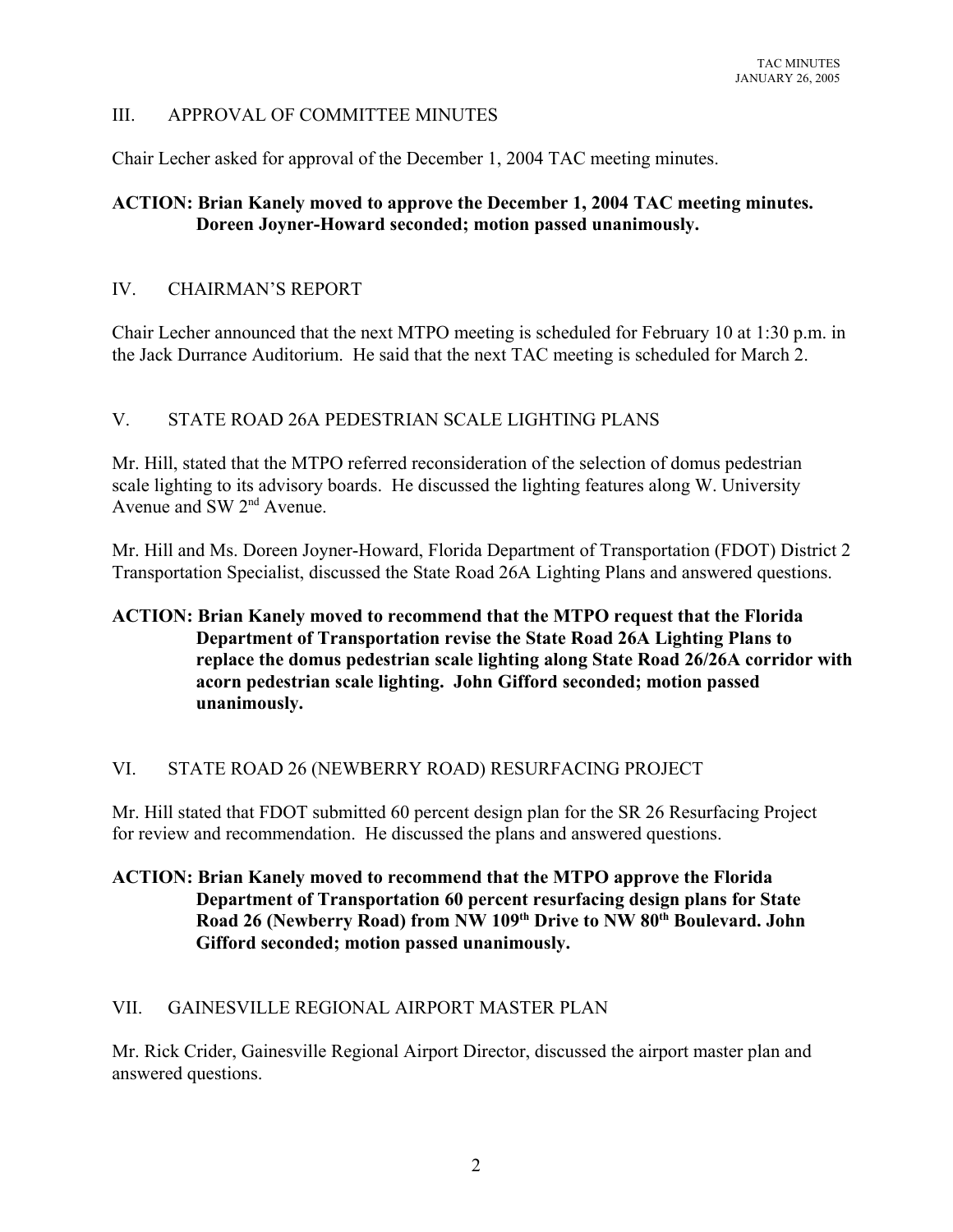## VII<sub>B</sub>. TRANSPORTATION IMPROVEMENT PROGRAM AMENDMENT

Mr. Hill stated that MTPO staff received notification from FDOT regarding amendment to the TIP to add two Section 5309 earmark projects.

Mr. Crider discussed the Airport Multimodal facility project and answered questions.

### **ACTION: Linda Dixon moved to recommend that the MTPO amend the Fiscal Year (FY) 2004/2005-2008/2009 Transportation Improvement Program to add:**

- **1. Gainesville RTS Purchase buses and facilities improvements- Toll revenue credits. Federal (80%) \$971,779 FTA Soft Match (20%) LF \$242,945 Total project cost - \$1,214,724 Fiscal year 04/05, Grant Type 5309 Work Mix 8064 PGM 16 [FM - 406847-2] to Table 14 Transit-Regional Transit System Projects; and**
- **2. Gainesville Regional Airport Multimodal Facility Toll revenue credits. Federal (80%) \$291,534 FTA Soft Match (20%) LF \$72,884 Total project cost - \$364,418 Fiscal year 04/05, Grant Type 5309, Work Mix 8064 PGM 16[FM - 406847-3] to Table 5 Airport Projects.**

#### **Brian Kanely seconded; motion passed unanimously.**

# VIII. ARCHER ROAD AND SW 34TH STREET INTERSECTION FEASIBILITY STUDY FOR A NEW INTERCHANGE

Mr. Hill stated that MTPO staff has received a request from the City of Gainesville to use \$15,000 of charrette funds to hire and manage a consultant for the Archer Road and SW  $34<sup>th</sup>$ Street Intersection Feasibility Study for a New Interchange.

Mr. Brian Kanely, City of Gainesville Transportation Services Manager, discussed the proposed study and answered questions.

**ACTION: Brian Kanely moved to recommend that the MTPO approve the City of Gainesville using \$15,000 of charrette funds to hire and manage a consultant for the Archer Road and SW 34th Street Intersection Feasibility Study for a New Interchange. Linda Dixon seconded; motion passed unanimously.**

#### IX. YEAR 2025 TRANSPORTATION PLAN UPDATE

#### A. SCHEDULE OF EVENTS

Mr. Hill discussed the Year 2025 Transportation Plan update schedule and answered questions.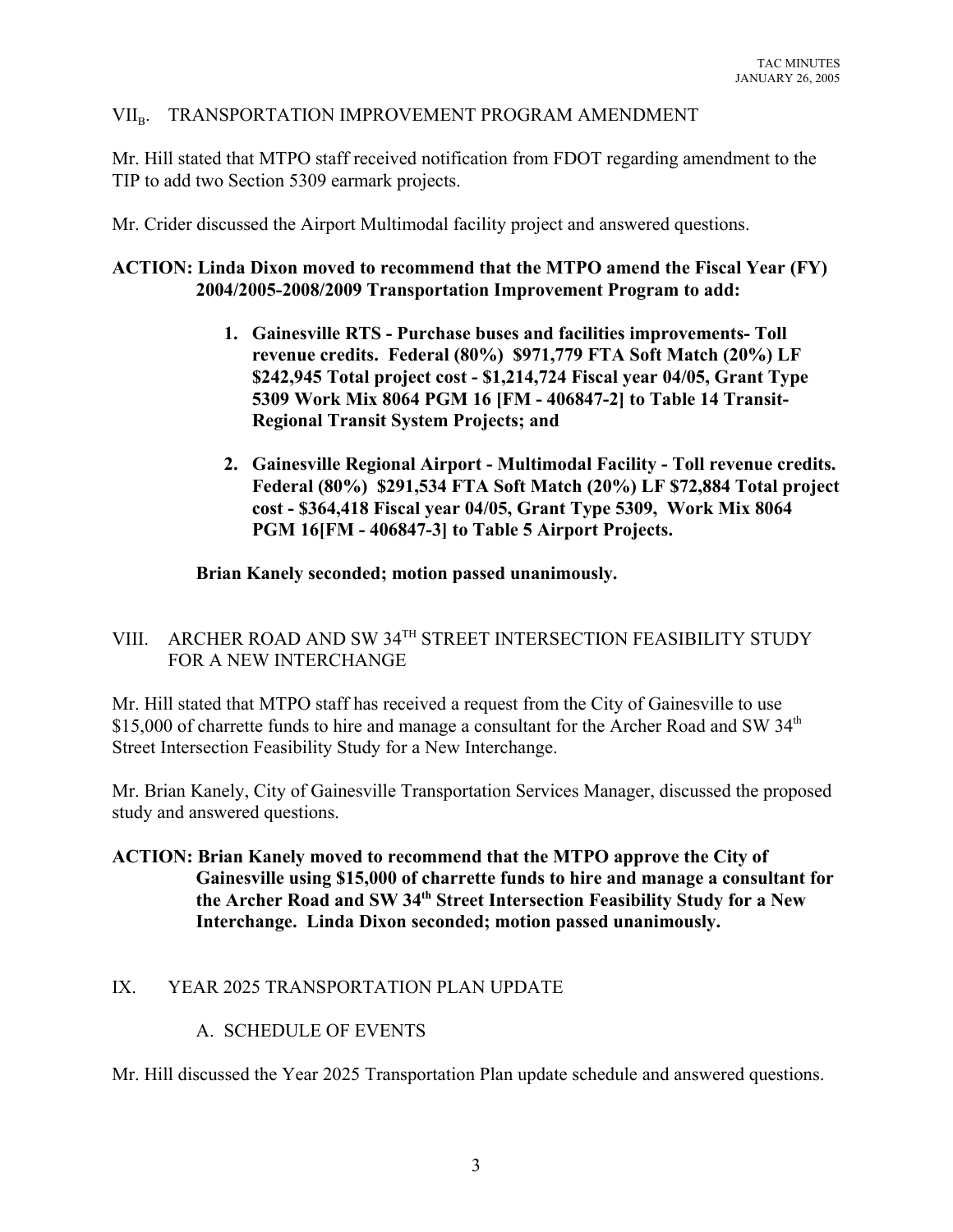# B. REVISED HOUSEHOLD SURVEY

Mr. Hill stated that the MTPO, at its December meeting, requested some revisions to the Year 2025 Transportation Plan update household survey. He discussed the revised household survey revisions and answered questions.

## **ACTION: Linda Dixon moved to recommend that the MTPO approve the revised Year 2025 Transportation Plan update household survey. Brian Kanely seconded; motion passed unanimously.**

# C. REVISED EVALUATION FACTORS

Mr. Hill stated that the MTPO, at its December meeting, requested some revisions to the Year 2025 Transportation Plan update evaluation factors. He discussed the revised evaluation factors revisions and answered questions. He asked everyone to complete a form.

## **ACTION: Linda Dixon moved to recommend that the MTPO approve the revised Year 2025 Transportation Plan update evaluation factors. Doreen Joyner-Howard seconded; motion passed unanimously.**

# D. SIGNIFICANT PLAN UPDATE ISSUES

Mr. Hill stated that the MTPO's Year 2025 Transportation Plan update consultant will have completed model validation soon. He said that it was time for the MTPO to identify specific transportation issues and projects. He discussed the MTPO staff recommendations for projects to be considered in the model testing and evaluation. He asked the TAC members if they had any additional issues to consider.

TAC member suggestions included:

- 1. Archer Road corridor;
- 2. SW  $20<sup>th</sup>$  Avenue Charrette projects;
- 3. SW  $62<sup>nd</sup>$  Boulevard extension:
- 4. Plan East Gainesville road projects;
- 5. List of Priority Projects Surface Transportation Program (STP) projects; and
- 6. new NE 19<sup>th</sup> Terrace corridor from NE 8<sup>th</sup> Avenue to NE 12<sup>th</sup> Avenue.

# E. EXISTING PLUS COMMITTED (E+C) NETWORK

Mr. Hill discussed the Year 2025 Transportation Plan update E+C network and answered questions.